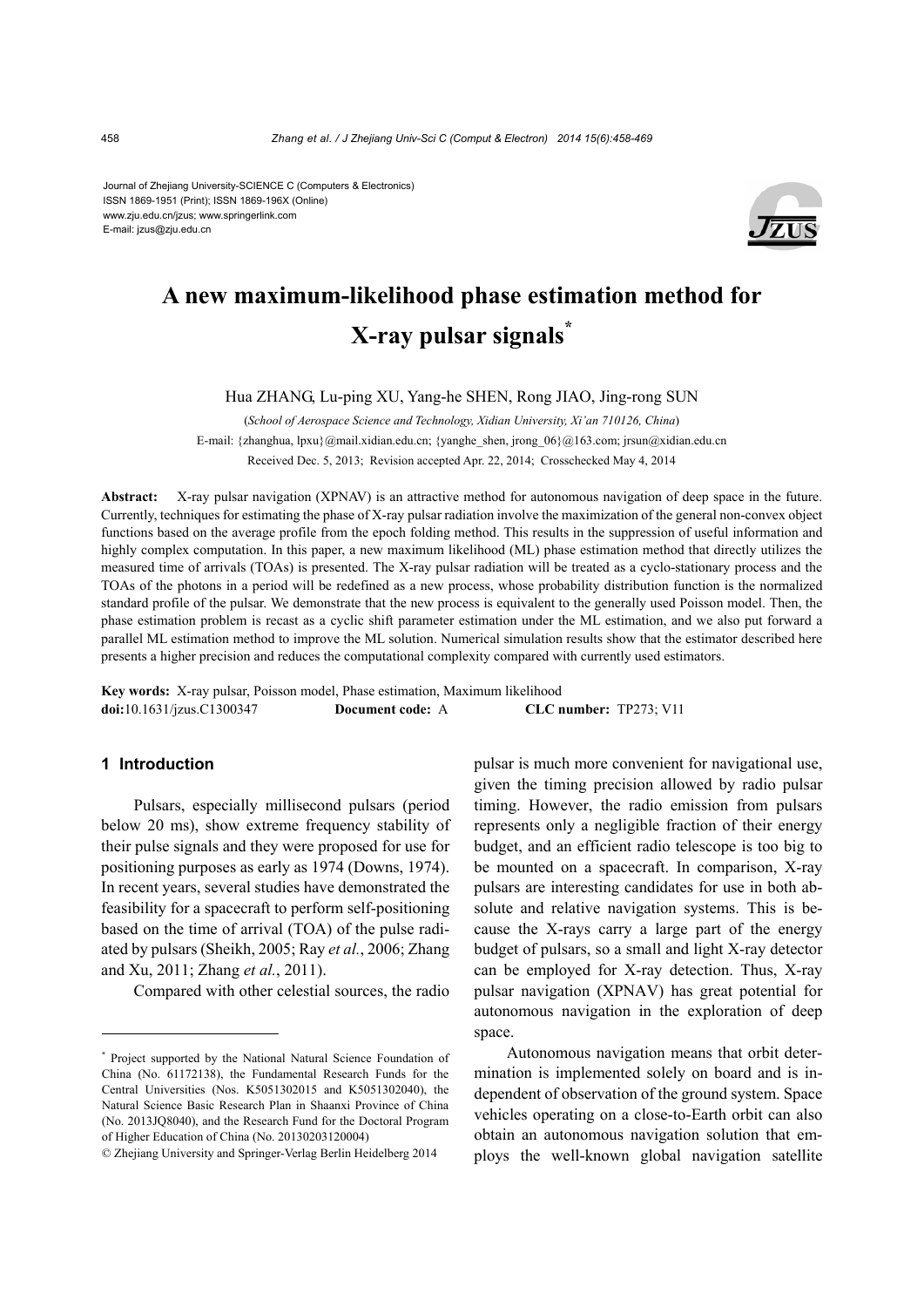systems (GNSS), such as the Global Positioning System (GPS), Global Navigation Satellite System (GLONASS), GALILEO, and COMPASS. Besides, in deep space where the GPS signal is not available, the deep space network (DSN) can be used for deep space missions. However, in a sense, none of these methods can determine the orbit autonomously because such GNSS systems and DSN rely on observation of a ground-based system. To obtain complete solutions or augment current systems, some natural sources such as the magnetic field (Bar-Itzhack and Oshman, 1985), Sun (Psiaki, 2011), star (Ma, 2005; Chubei *et al.*, 2007), and ultraviolet (Billing-Ross *et al.*, 1992) are employed to obtain additional measurements. These natural sources cannot provide high precision and have application restrictions subject to their natural limitations on spatial and temporal observation. By comparison, except for the observability all over the solar system, X-ray pulsar based navigation (Sheikh *et al.*, 2007; Ashby and Golshan, 2008; Ray *et al.*, 2008; Emadzadeh and Speyer, 2011) can provide precise orbit determination through time or phase measurement, which is another kind of 'natural GPS' obtaining a fully autonomous solution.

Recently, several researchers have investigated different applications of XPNAV for both absolute navigation (Sala *et al.*, 2004; Sheikh *et al.*, 2007) and relative navigation (Emadzadeh and Speyer, 2011). It has been shown that one key issue of XPANV is how to precisely measure the TOA of the X-ray pulses. Hanson *et al.* (2008) proposed an epoch folding method for phase estimation, based on the assumption that the underlying signals are Gaussian. Emadzadeh and Speyer (2010) improved those results, and formulated the epoch folding procedure mathematically. Also, Emadzadeh and Speyer (2010) designed a nonlinear least-squares (NLS) estimator for the pulse phase and a maximum likelihood pulsar phase estimator based on a statistical model of the TOAs of photons. They also studied its performance against the Crámer-Rao lower bound. Both estimators employ the grid discretization searching method in the direct search maximization procedure, which achieves a tradeoff between computation complexity and estimation accuracy. Some researchers improved this method and proposed a fast near-maximum likelihood method based on the generalized method of moments (GMM) approach (Colonnese *et al.*, 2010; Rinauro *et al.*, 2013). Li and Ke (2011) described a low signal-to-noise ratio (SNR) pulsar phase estimator. The low SNR approximation allows us to reduce computation complexity, but causes estimator performance to degrade with increased SNR values. Ray *et al.* (2011) presented three methods of Gaussian kernel density estimation (KDE), i.e., the empirical Fourier (EF), the sum of the Gaussian peaks to describe the pulsar profile template, and a maximum likelihood TOA determination method for gamma-ray pulsar timing. This method estimates the TOA from a set of phases obtained by folding the photon arrival times, and it can also be used in the TOA measurement of the X-ray pulsar (Ray *et al.*, 2011).

In this paper, we treat the phase estimation of the pulsar signal as a general cyclic shift parameter estimation problem under multinomial distributed observations. In our previous work, the multicomponent Gaussian fitting method was used to unambiguously and uniquely determine profile characteristics such as the width of the profile and the numbers and positions of components (Zhang and Xu, 2011; Zhang *et al.*, 2011). In the following sections, after introducing the basic signal model of the X-ray pulsar, we will show that the commonly used Poisson model can be approximated by a multi-component Gaussian distribution. Then we illustrate how to form an approximate, computationally efficient, maximum likelihood (ML) pulsar signal phase estimator. In addition, the Crámer-Rao lower bound is presented to evaluate the performance of the X-ray pulsars in phase and velocity estimation.

# **2 Poisson model of X-ray pulsar signals**

The original measurement of the X-ray pulsar is the high energy photon rate emitted by the source. This rate can be measured in terms of the flux of radiation, or the number of photons per unit area per unit time. Given the energy range of photons being observed, the total number of photons can be converted to energy. Comparatively, since the photons arrive at the detector one by one, the TOA can precisely define the photon. Thus, in this study, the photon TOAs are used to form an analytical model of the X-ray pulsar signals. Since the actual X-ray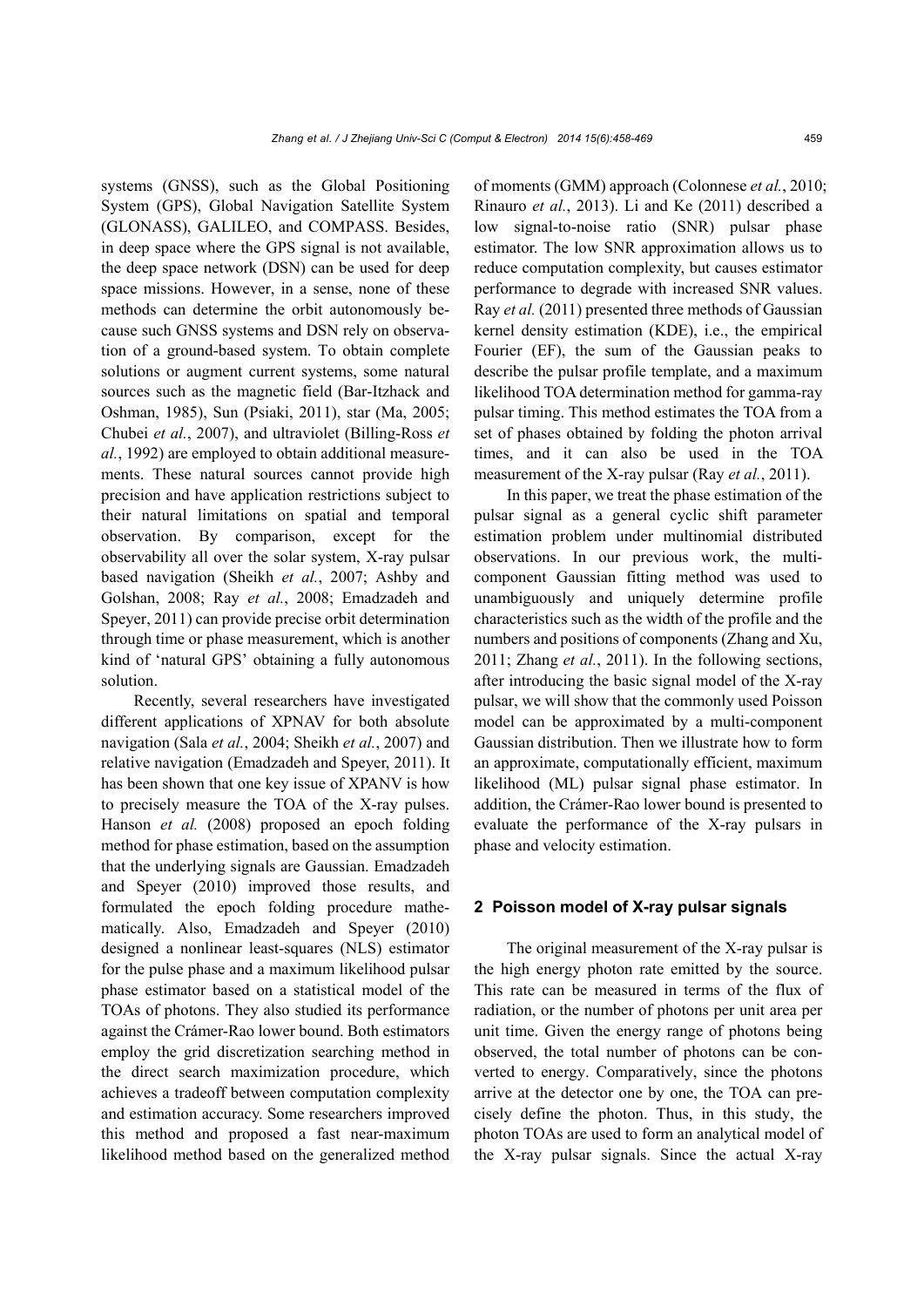detector measures the TOAs of photons when they hit the detecting material, we construct a time sequence model based on Poisson distribution.

#### **2.1 Time sequence model of X-ray pulsar signals**

Due to its high cyclic stability, X-ray pulsar radiation can be characterized by a cyclo-stationary process. As above indicated, the nature of the received photons can be expressed in terms of a Poisson point process.

Let  $t_0$  be the reference time and  $t_E$  the end time of one observation. We use  ${T_i}_{i=1}^{E}$  to denote the *i*th sampling interval, where  $T_i=t_i-t_{i-1}$ . The number of photons of X-ray pulsar radiation falling into  $T_i$  is a random variable obeying a Poisson distribution. The probability that *k* Poisson points fall into the interval of time  $T_i$  is provided by the following relationship (Sala *et al.*, 2004; Emadzadeh and Speyer, 2010):

$$
p(k = k_n) = \frac{1}{k_n!} \left( \int_{T_i} \lambda(t) dt \right)^{k_n} \exp \left( \int_{T_i} - \lambda(t) dt \right), \quad (1)
$$

where  $\lambda(t)$  represents the nonuniform density of X-ray pulsar radiation and we have  $\int_{T_i} \lambda(t) dt \underset{T_i \to 0}{\approx} \lambda(t) T_i$ .  $\lambda(t) T_i$ 

closely relates to pulse phase evolution and the pulse profile, which will be discussed in the following sections. Using the determined pulse frequency *f* and its derivatives, the total phase can be specified at a specific location using a pulsar phase model. Even though some normal pulsars are sometimes subjected to 'timing noise' and 'glitches' (Hobbs *et al.*, 2006), the stability of rotation for carefully selected pulsars for navigation is remarkable, especially for the millisecond pulsars. At the reference frame of the solar system barycenter (SSB), the phase evolution of the pulsar signal is expressed as follows (Manchester and Taylor, 1977; Lyne and Smith, 1998; Sala *et al.*, 2004):

$$
\Phi_n^{\text{SSB}}(t) = \Phi_n^{\text{SSB}}(t_0) + f_n \cdot (t - t_0) + O(m) , \qquad (2)
$$

where  $\Phi_n^{\text{SSB}}(t)$  is the phase evolution of the *n*th pulsar at a generic time *t*, *fn* is the pulse frequency of the *n*th pulsar, and  $O(m)$  is the high-order item of  $\Phi_n^{\text{SSB}}(t)$ . *O*(*m*) can be expressed by

$$
O(m) = \sum_{m=2}^{M} \frac{f_n^{(m)} \cdot (t - t_0)^m}{m!},
$$
 (3)

where  $f_n^{(m)}$  is the *m*th order derivative of the frequency and is derived by observing the *n*th pulsar for a long time. Since the high order terms barely have effects on the phase in a short time, we can consider *O*(*m*) an insignificant variable and thus its effect on phase evolution is negligible. In order to further simplify the expression,  $\varphi$  is used to substitute for  $\Phi^{\text{SSB}}(t)$ .

The velocity of the detector results in a Doppler frequency  $f_d$ , which can be decomposed into two different components: X-ray source frequency  $f_0$  and Doppler frequency shift  $f_0 \cdot v/c$ . In other words,

$$
f_{\nu} = f_0 \cdot (1 + \nu / c) , \qquad (4)
$$

where  $\nu$  is the velocity of the detector,  $c$  is the velocity of light. Consequently, assuming  $\varphi$ <sup>*v*</sup>(*t*) is the observed phase and the velocity of the detector is a constant, the detected phase is

$$
\varphi_{v} = \varphi_{x_0} + f_{v} \cdot (t - t_0), \tag{5}
$$

where  $x_0$  is the original position of the detector, and  $\varphi_{x_0}$  is the initial phase.

During the navigation process, an X-ray pulsar has a unique and stable integrated pulse profile associated with the pulse phase. We use  $h(\varphi)$  to represent the normalized pulse profile, and  $\lambda_b$  and  $\lambda_s$  to denote the effective background and the source count rate, respectively. In addition, the effective area of the detector (*A*), the number of waveforms folded (*K*), and the detector efficiency  $(\eta)$  are associated with the model (Hanson *et al.*, 2008). Based on Eq. (5), the model of the arrival rates of X-ray pulsars can be expressed as the function of the profile:

$$
\lambda(T_i; \varphi_v, v) = \int_{T_i} AK\eta(1 + v/c)(\lambda_b + \lambda_s h(\varphi_v))dt
$$
  
\n
$$
\approx AK\eta(\lambda_b + s \cdot h(\varphi_v))T_i,
$$
\n(6)

where  $T_i$  is the *i*th sampling interval,  $x$  is the reference point, *v* is the velocity of the detector,  $\lambda_s$  is the scale factor corresponding to the X-ray pulsar signal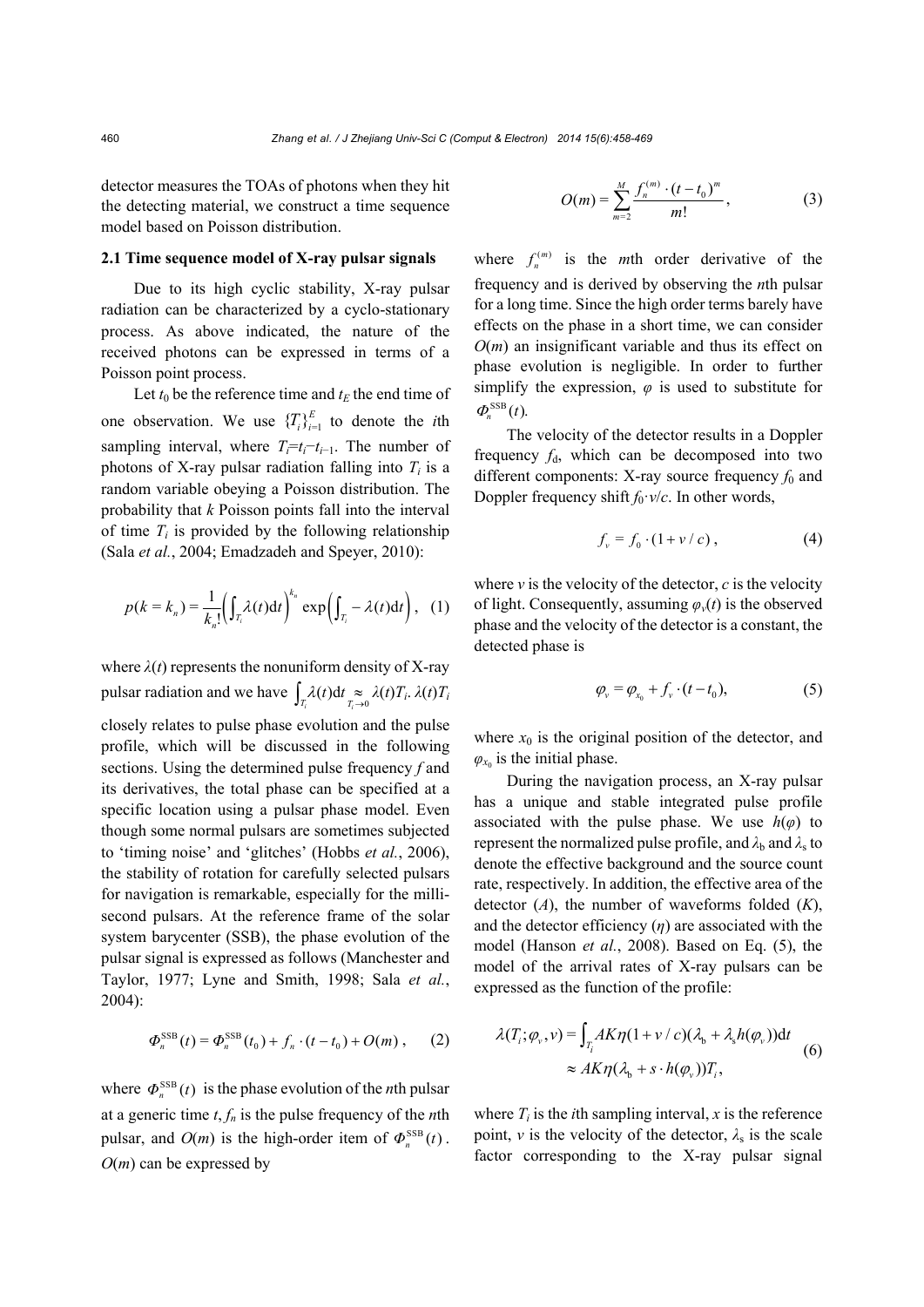radiation intensity, and  $h(\varphi_v)$  is the dc-removed normalized profile of the pulsar due to the motion of the detector toward the source. More details of the influence of the velocity can be found in Emadzadeh and Speyer (2010) and Zhang *et al.* (2011).

Since  $T_i$  is a non-overlapping time interval,  $k_n$ , i.e., a photon falling into  $T_i$ , obeys an independent Poisson distribution, which can be represented as follows:

$$
p_i(k_n; \varphi_\nu, \nu) = \frac{\lambda(T_i; \varphi_\nu, \nu)^{k_n}}{k_n!} \exp(-\lambda(T_i; \varphi_\nu, \nu)), \quad (7)
$$

where  $k_n=1, 2, \ldots$  For the Poisson distribution shown in Eq. (7), its mean and variance are

$$
E(k_n) = \text{var}(k_n) = \lambda(T_i; \varphi_v, v).
$$
 (8)

For time sequence  ${T_i}_{i=1}^{E}$ , the joint probability mass function of the sequence can be expressed as

$$
p(k_n / \varphi_v, v) = \prod_{n=1}^N \frac{\lambda(T_i; \varphi_v, v)^{k_n}}{k_n!} \exp(-\lambda(T_i; \varphi_v, v)). \tag{9}
$$

# **3 New model of pulsar digital signals**

Several papers have discussed the TOA estimation of the X-ray pulsar signals through the average profile using the epoch folding method (Emadzadeh and Speyer, 2010; Zhang and Xu, 2011; Zhang *et al.*, 2011). However, the average profile suppresses some useful information about the parameters that may be contained in the photon TOAs. To directly utilize the measured TOAs, a new X-ray pulsar signal model and an ML estimator are presented and formulated. We also prove that the new model is equivalent to the aforementioned Poisson model.

#### **3.1 New model of the photon sequence**

Assume that the recorded data starts at  $t_0$ , and let *t*end denote the end time. Then, the observation interval is  $t_{obs} = t_{end} - t_0$ . Furthermore, let  $t_i$  denote the TOA of the *i*th photon and the photon sequence can be expressed as  $\{t_i\}_{i=1}^m = \{t_1, t_2, ..., t_m\}$ . The definition of the model mentioned in Section 2.1 indicates that the

recorded sequence arrives in ascending order (Emadzadeh and Speyer, 2010). That is,

$$
t_0 \le t_1 < t_2 < t_3 < \dots < t_m \le t_{\text{end}}.\tag{10}
$$

From recent literature (Emadzadeh and Speyer, 2010; Zhang *et al.*, 2011), we note that due to the weaknesses of pulsar signals, XPNAV must use the statistical arrival time of all observed photons to determine the position of the spacecraft. From this point of view, some average methods such as the epoch folding method have been proposed (Hanson *et al.*, 2008; Emadzadeh and Speyer, 2010). The epoch folding method folds all the time tags during the observation time back into a single time interval equal to one pulse period. By this we can assume that, for the pulsar photon sequence, *n* photons being captured in one period can be considered the independent event of one photon, whose probability distribution function is the normalized pulsar profile, theoretically occurring *n* times in the period. This hypothesis is supported by the theorem given as follows:

**Theorem 1** Let  $h(\varphi)$  denote the normalized pulsar profile, that is,  $\int_0^1 h(\varphi) d\varphi = 1$ . Suppose there is only one photon in one pulsar period. Its arrival time follows the distribution with a probability distribution function  $h(\varphi)$ .

**Proof** Without loss of generality, we assume  $\lambda_b=0$ . Then, according to Eq. (6), the pulsar signal density can be rewritten as  $\lambda_{s, \Delta} = \int_{A} A K \eta \lambda_{s} h(\varphi) d\varphi$ , where  $\varDelta$ is the time interval between the start time of the period and the TOA of the photon. Let *P* be the period of the pulsar. If there is one photon arriving in *P*, the probability of this event in interval *Δ* can be given by

$$
p(x(\Delta) = 1 | x(P) = 1) = \frac{p(x(\Delta) = 1, x(P) = 1)}{p(x(P) = 1)}
$$
  
= 
$$
\frac{p(x(\Delta) = 1, x(P - \Delta) = 0)}{p(x(P) = 1)}
$$
(11)  
= 
$$
\frac{\lambda_{s,A}e^{-\lambda_{s,A}}}{\lambda_{s,P}e^{-\lambda_{s,P}}}e^{-\lambda_{s,P-\Delta}} = \frac{\int_A h(\varphi)d\varphi}{\int_P h(\varphi)d\varphi}.
$$

Furthermore, because  $\int_P h(\varphi) d\varphi = 1$ , we have  $p(x(\Delta) = 1 | x(P) = 1) = \int_A h(\varphi) d\varphi$ . It is easy to find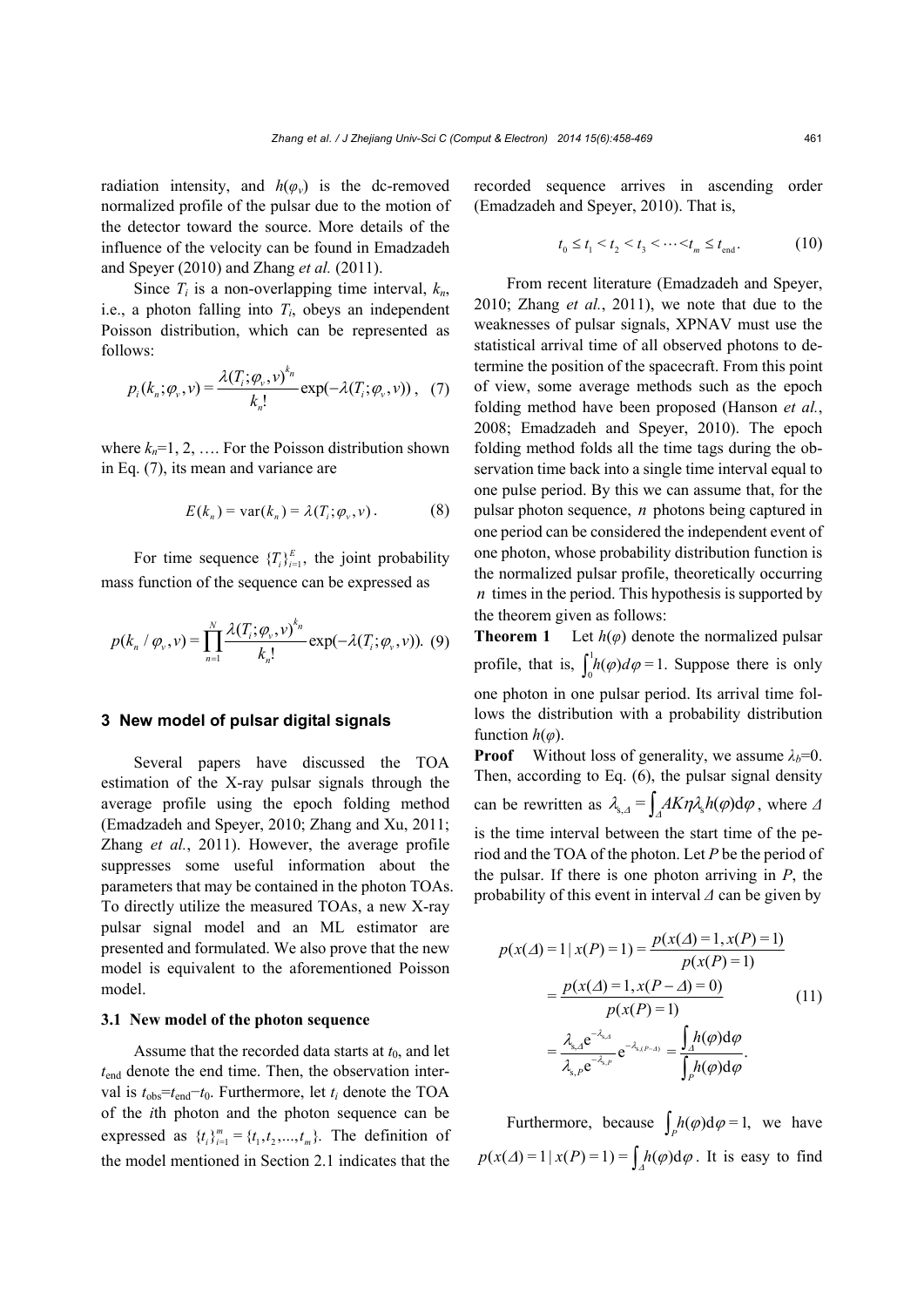that the probability density of the instant time *τ* of the event in a period is

$$
p(\tau) = h(\tau). \tag{12}
$$

Therefore, Theorem 1 is proved.

Based on Theorem 1 and Eq. (12), a new generation method is proposed to detect the pulsar signal. Let  $\tau_n$  denote the fractional part of the *n*th photon time, and *N* the cycle count. We have

$$
\tau_n = (t_i - NP) / P. \tag{13}
$$

If the pulsar frequency is an unknown quantity due to the velocity of the spacecraft, the period should be amended as

$$
\tau_n = (t_i - NP_v) / P_v, \qquad (14)
$$

where  $P_v = \frac{P_c}{(c+v)}$  according to Eq. (4), and *v* is the velocity of the spacecraft. Thus, according to Theorem 1, the probability of the TOAs of the photons in one period can be restated as

$$
p(\tau_n) = h_{\mathbf{g}}(\tau_n), \quad \tau_n \in [0,1).
$$
 (15)

Eq. (15) indicates that the distribution of the photon TOAs in the *N*th cycle can be approximated using the normalized standard profile as the distribution function.

In comparison with the Poisson model given in Section 2.1 (Emadzadeh and Speyer, 2010; Ray *et al.*, 2011; Rinauro *et al.*, 2013), the model here has three distinct characteristics: (1) The new model describes the photons using their TOAs along the time axis instead of the intensity in the Poisson model; (2) The new model does not need to divide the photon sequence into bins of the same length; (3) The probability function of the new model is the normalized profile of the pulsar, so different pulsars have different probability functions.

# **3.2 Multi-Gaussian fitting of X-ray pulsar profiles**

The shapes of the averaged pulsar profiles are very stable, providing valuable information about the physical process of radio emission from pulsars (Xu and Wu, 2003). Rankin *et al*. (1990) found that there is a central component in the emission beam and classified the mean pulse profiles into different categories, i.e., single-, double-, triple-, quadruple-, and five-component, after analyzing various profiles and their polarization properties. Consequently, Rankin *et al*. (1990) proposed that the emission beam is composed of a central core component and two peripherally homocentric hollow cones, based on which the author proposed the core-double-cone model. Based on this model, Xu and Wu (2003) fitted the integral profile using multi-Gaussian functions and advanced the Gaussian fit separation of the average profile (GFSAP) method to express the pulsar profile. Through investigating 200 profiles of 18 pulsars obtained from a 100-m radio telescope of the MPifR in Effelsberg, Kramer (1994) found that GFSAP fits the individual components well.

Ray *et al.* (2011) presented three methods, i.e., Gaussian kernel density estimation (KDE), empirical Fourier (EF), and the sum of Gaussian peaks, to describe the *γ* pulsar profile template. The fitting method in KDE is similar to that in GFSAP.

Except for its physical significance, GFSAP is good at representing the pulsar profiles' structure and minutiae. Thus, we describe this method by fitting the sum of Gaussian functions

$$
h_{g}(\varphi_{v}) = \sum_{i=1}^{M} f_{i}(\varphi_{v})
$$
 (16)

to the normalized average pulsar profile. In Eq. (16),

$$
f_i(\varphi_\nu) = a_i \frac{1}{\sqrt{2\pi\delta_i^2}} \exp\left[-\frac{(\varphi_\nu - \mu_i)^2}{\delta_i^2}\right],\qquad(17)
$$

where  $a_i$ ,  $\mu_i$ , and  $\delta_i$  are the scale factor, mean, and variance of the *i*th Gaussian component, respectively.

To define the initial phase  $\varphi_0$ , we can rewrite Eq.  $(17)$  as

$$
f_i(\tau_n) = a_i \frac{1}{\sqrt{2\pi\delta_i^2}} \exp\left\{-\frac{[\tau_n - (\varphi_0 + \delta\mu_i)]^2}{\delta_i^2}\right\}, \quad (18)
$$
  

$$
i = 1, 2, \cdots, M,
$$

where  $\mu_i = \varphi_0 + \delta \mu_i$ , and  $\delta \mu_i$  is the offset between the initial phase and the *i*th part of the pulsar profile. In general,  $\varphi_0$  can be set to an arbitrary value in [0, 1). In the following, we set  $\varphi_0 = \mu_0$ , which means  $\delta \mu_0 = 0$ .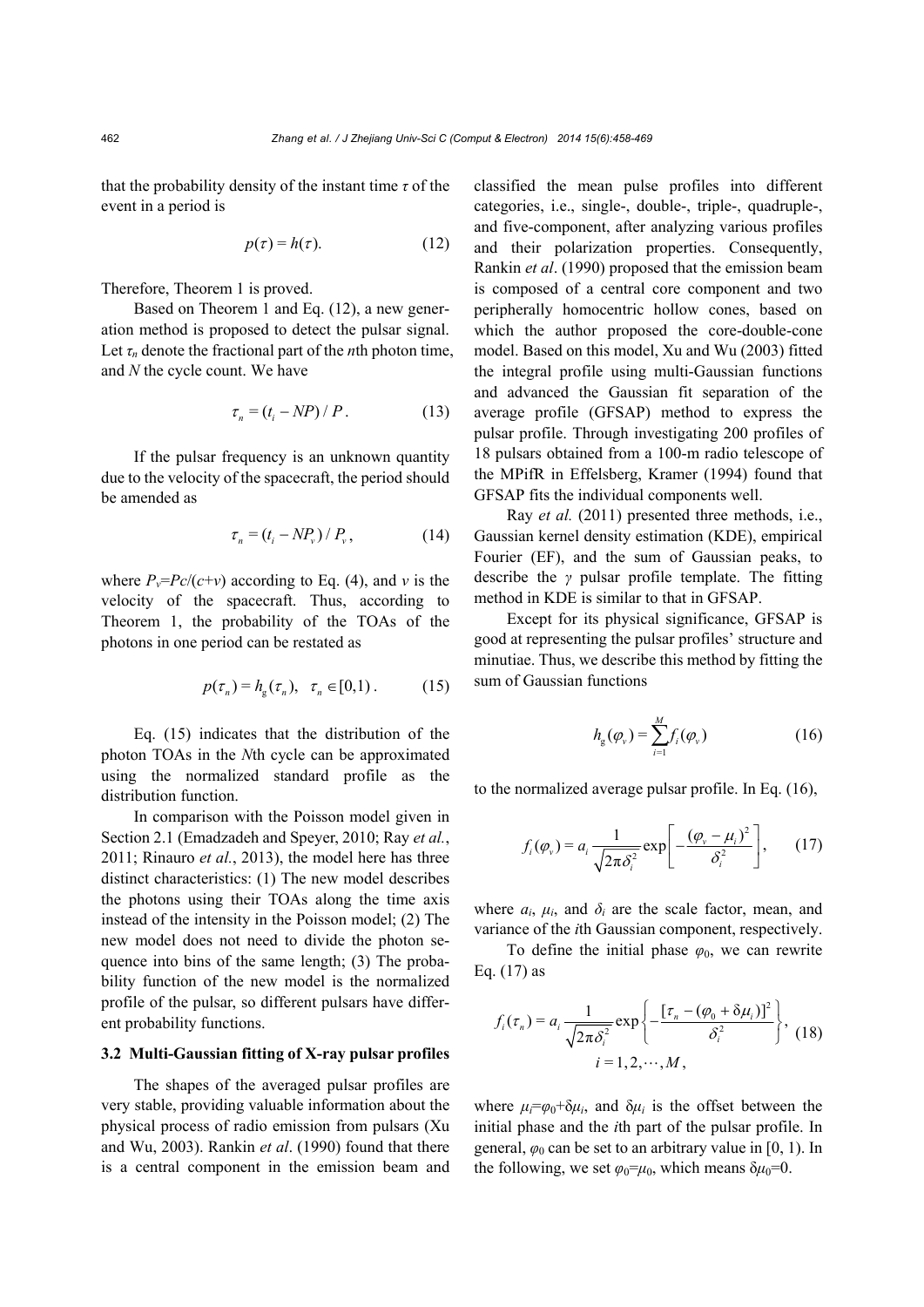# **4 Phase estimator using the GFSAP model**

#### **4.1 ML estimator of the initial phase**

Employing the new probability model from Section 3.1, an ML estimation problem can be formulated to estimate  $\varphi_0$ . According to Eqs. (15) and (18), the pdf of the sequence is given by

$$
p(\{t_i\}_{i=1}^m; \varphi_0) = \prod_{i=1}^m h_{\rm g}(\tau_i; \varphi_0). \tag{19}
$$

Taking the pdf given in Eq. (19) as the likelihood function, the ML estimator is provided by maximizing Eq. (19) with respect to the unknown parameter  $\varphi_0$ . Equivalently, the natural logarithm of the likelihood function can be maximized:

$$
LLF(\varphi_0) = \sum_{i=1}^{m} \ln h_{g}(\tau_i; \varphi_0), \tag{20}
$$

where LLF means the log-likelihood function. Then, the initial phase can be estimated by solving the following optimization problem:

$$
\hat{\varphi}_0 = \underset{\varphi_0 \in [0,1)}{\operatorname{argmax}} \,\mathrm{LLF}(\varphi_0). \tag{21}
$$

# **4.2 Estimation of the period**

If the period *P* is an unknown quantity, it can also be estimated using the proposed ML estimator. In this case, *P* and the initial phase  $\varphi_0$  are the variables of the cost function:

$$
LLF(\varphi_0, P_\nu) = \ln h_g(\tau_n; \varphi_0, P_\nu),\tag{22}
$$

and the unknowns can be found by solving

$$
(\hat{\varphi}_0, \hat{P}_v) = \underset{\varphi_0 \in [0,1), P_v \in \Gamma}{\text{argmax}} \text{LLF}(\varphi_0, P_v), \tag{23}
$$

where  $\Gamma$  is the searching space of  $P_v$ .

#### **4.3 Performance of the ML estimator**

Based on the time sequence model of the X-ray pulsar and the multi-Gaussian fitting of the profile, the Cramer-Rao lower bound (CRLB) of the initial phase, the period estimation, and the pulsar quality factor are all presented in this section. The CRLB is a lower bound on the variance of any unbiased estimator of unknown parameters. It is a valid, tight, and lower bound to the performance of the estimation algorithms (such as ML) in a small error region. Let  $p(\tau_n; \theta)$  be the pdf of the observed random vector  $\tau_n$ , which is parameterized by the unknown parameter  $\theta = [\varphi_0, P_v]$ <sup>T</sup>. Then the Fisher information of  $\theta$ , *J*( $\theta$ ), can be expressed as

$$
J(\boldsymbol{\theta}) = -E\left(\frac{\partial^2 \log_2 p(\mathbf{x}; \boldsymbol{\theta})}{\partial \boldsymbol{\theta}^2}\right),\tag{24}
$$

which assumes that  $p(x; \theta)$  satisfies the 'regularity' condition, i.e.,

$$
\int \frac{\partial p(x;\theta)}{\partial \theta} dx = 0.
$$
 (25)

The CRLB of the unbiased vector estimation of *θ* is given by

$$
cov(\hat{\boldsymbol{\theta}}) \ge J^{-1}(\boldsymbol{\theta}).
$$
 (26)

For phase  $\varphi$ <sup>*v*</sup>, the Fisher information is given by

$$
J(\varphi_{v}) = -\sum_{i=1}^{N} \frac{1}{\lambda(T_{i}; \boldsymbol{\theta})} \left( \frac{\partial \lambda(T_{i}; \boldsymbol{\theta})}{\partial \varphi_{v}} \right)^{2}.
$$
 (27)

In a similar manner, the Fisher information of velocity  $\nu$  is given by

$$
J(v) = -\sum_{i=1}^{N} \frac{1}{\lambda(T_i; \boldsymbol{\theta})} \left( \frac{\partial \lambda(T_i; \boldsymbol{\theta})}{\partial v} \right)^2.
$$
 (28)

Since  $\lambda(\cdot)$  is a periodic function, after some derivation (for details, see the Appendix), the CRLB for phase and velocity can be expressed as

$$
CRLB(\varphi_0) = \left(\frac{AK\eta \lambda_s^2 f_0^2}{Pc} t_{obs} T_i \Omega\right)^{-1},\qquad(29)
$$

$$
CRLB(v) = \left(\frac{AK\eta \lambda_{\rm s}^2 f_0^2}{3Pc^2} T_{\rm obs}^3 T_i \Omega\right)^{-1},\qquad(30)
$$

where  $t_{obs}$  is the observation time,  $P$  is the period of the pulsar, *c* is the speed of light, and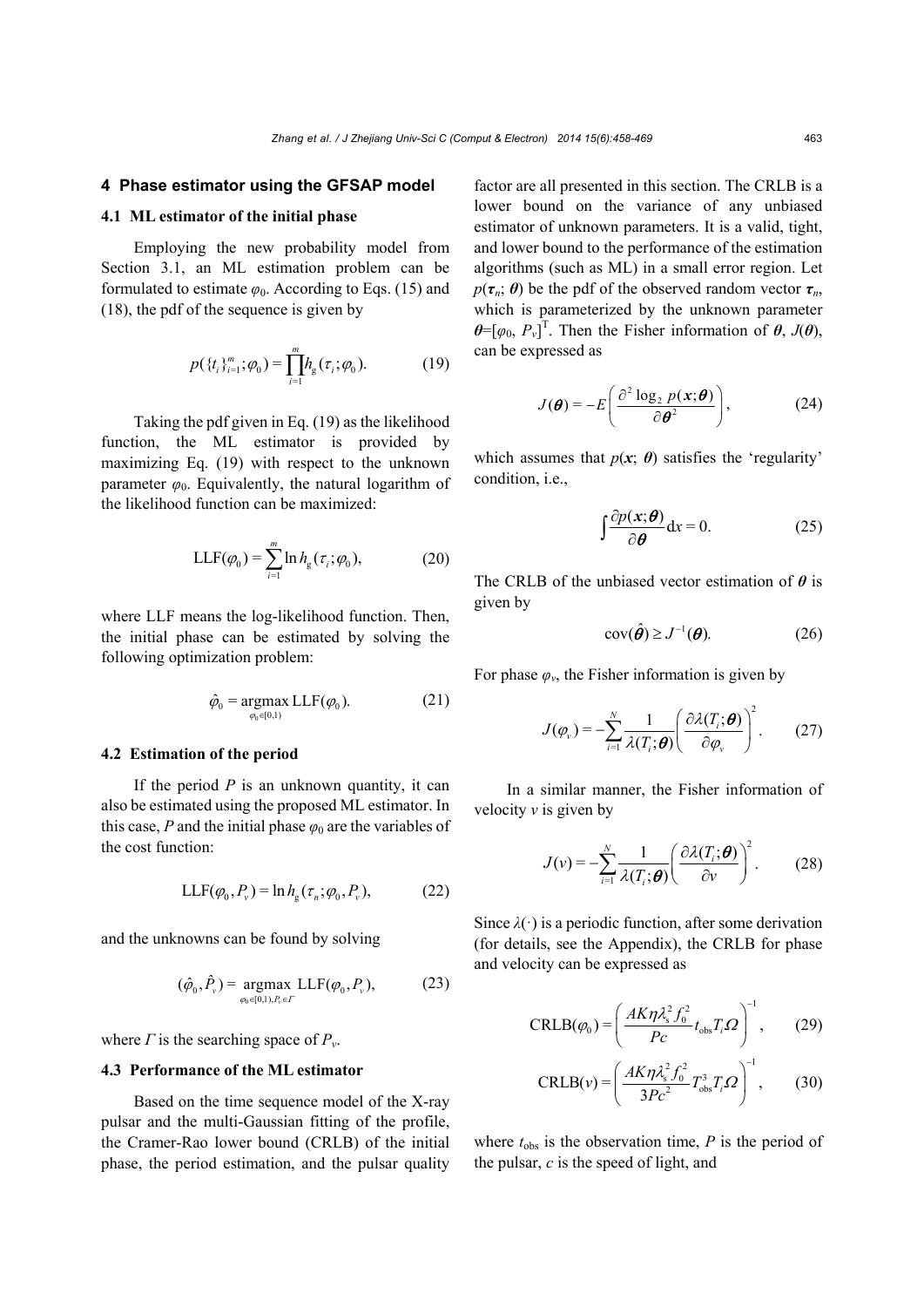$$
\varOmega = \sum_{k=1}^{M} \sum_{j=1}^{M} \frac{C_{M}^{k}}{\delta_{k}^{2} \delta_{j}^{2}} \int_{0}^{P} \frac{\varphi_{v}^{2} f_{k}(\varphi_{v}) f_{j}(\varphi_{v})}{\lambda_{b} + \lambda_{s} \cdot h_{g}(\varphi_{v})} d\varphi_{v}, \qquad (31)
$$

where ! C .  $!(M - K)!$ *K M*  $=\frac{M!}{K!(M-K)!}$ . Eq. (29) shows that

 $CRLB(\varphi_0)$  is proportional to the pulse period and inversely proportional to effective area *A*, detector efficiency  $\eta$ , quadratic flux  $\lambda_s^2$ , observation time  $T_{obs}$ , sampling time interval  $T_i$ , quadratic pulse frequency  $f_0^2$ , and the factor of profile *Ω*. Compared with Eq.  $(29)$ , most parameters of CRLB $(v)$  shown in Eq. (30) are the same, except that  $CRLB(v)$  is inversely proportional to  $T_{obs}^3$  / 3. As shown by Eq. (31), based on the multi-Gaussian fitting method, the contribution of the pulse profile to CRLB is related to the variance multiplication, i.e.,  $\delta_k \delta_j$ , and  $f_k(\cdot) f_i(\cdot)$  is the correlation of every component. It is shown that, to obtain higher navigation performance or a lower CRLB, the pulsar profile that has less  $\delta_k \delta_j$ or greater  $f_k(\cdot) f_j(\cdot)$  should be employed, and the pulsar profiles with more components are more likely to perform better in estimations.

The derivation of Eqs. (29) and (30), provided in the Appendix, refers to our previous work (Zhang and Xu, 2011).

#### **4.4 Numerical searching method**

In general, the GFSAP model must use multiple Gaussian components to fit a pulsar profile which has multiple peaks. Therefore, the cost function is not generally convex; instead, it usually has multiple minima. To avoid getting trapped in local extremes, the grid discretization searching method can be employed in the direct search maximization procedure. This method arises from a tradeoff between computational complexity and accuracy of estimation. Considering the phase estimation generally used in the iterative position determination procedure, the priori phase information can be acquired easily from the previously determined position. Therefore, the Newton-Raphson iteration searching method can be used, whose iteration factor is given by

$$
\boldsymbol{\theta}_{k+1} = \boldsymbol{\theta}_k + [J(\boldsymbol{\theta})]^{-1} \text{pLLF}(\boldsymbol{\theta})\big|_{\boldsymbol{\theta} = \boldsymbol{\theta}_k}, \qquad (32)
$$

where 
$$
k=0, 1, 2, ..., pLLF(\boldsymbol{\theta}) = \frac{\partial \ln p(\{t_i\}_{i=1}^m; \boldsymbol{\theta})}{\partial \boldsymbol{\theta}}
$$
. The

iteration process terminates when  $||\boldsymbol{\theta}_{k+1}-\boldsymbol{\theta}_k|| \leq \xi$ , where *ξ* is the convergence threshold. For details of the Newton-Raphson iteration, refer to Kay (1998). However, for a long observation time, pLLF(*θ*) in Eq. (32) uses significant computational resources. This is because, for every photon TOA, a nonlinear Gaussian sum function must be calculated. The next subsection presents two methods for improving computational efficiency.

#### **4.5 Improving the searching performance**

Two methods can be employed to reduce complexity. The first is linear interpolation of  $pLLF(\theta)$ . In this method, the definition domain of the partial derivative is subdivided into several equispaced bins; when the photon TOA falls into the corresponding bin, the interpolation function is used as a substitute for the partial derivative.

The second method is parallel computation of  $pLLF(\theta)$ . Since the proposed model in Section 3 assumes that the X-ray pulsar signals are cyclostationary processes, all the photon TOAs have the same probability distribution function. Thus, pLLF(*θ*) can be recast as

$$
\text{pLLF}(\boldsymbol{\theta}) = \sum_{l=1}^{L} \sum_{i=l a+1}^{l a+a} \frac{\partial \ln h_{\text{g}}(\tau_n; \boldsymbol{\theta})}{\partial \boldsymbol{\theta}}.
$$
 (33)

Eq. (33) means that the calculation process can be divided into *L* independent subprocesses and each subprocess has *a* photons. According to Eq. (33),  $pLLF(\theta)$  can be calculated using the following three steps (Fig. 1):



**Fig. 1 Schematic of the parallel strategy**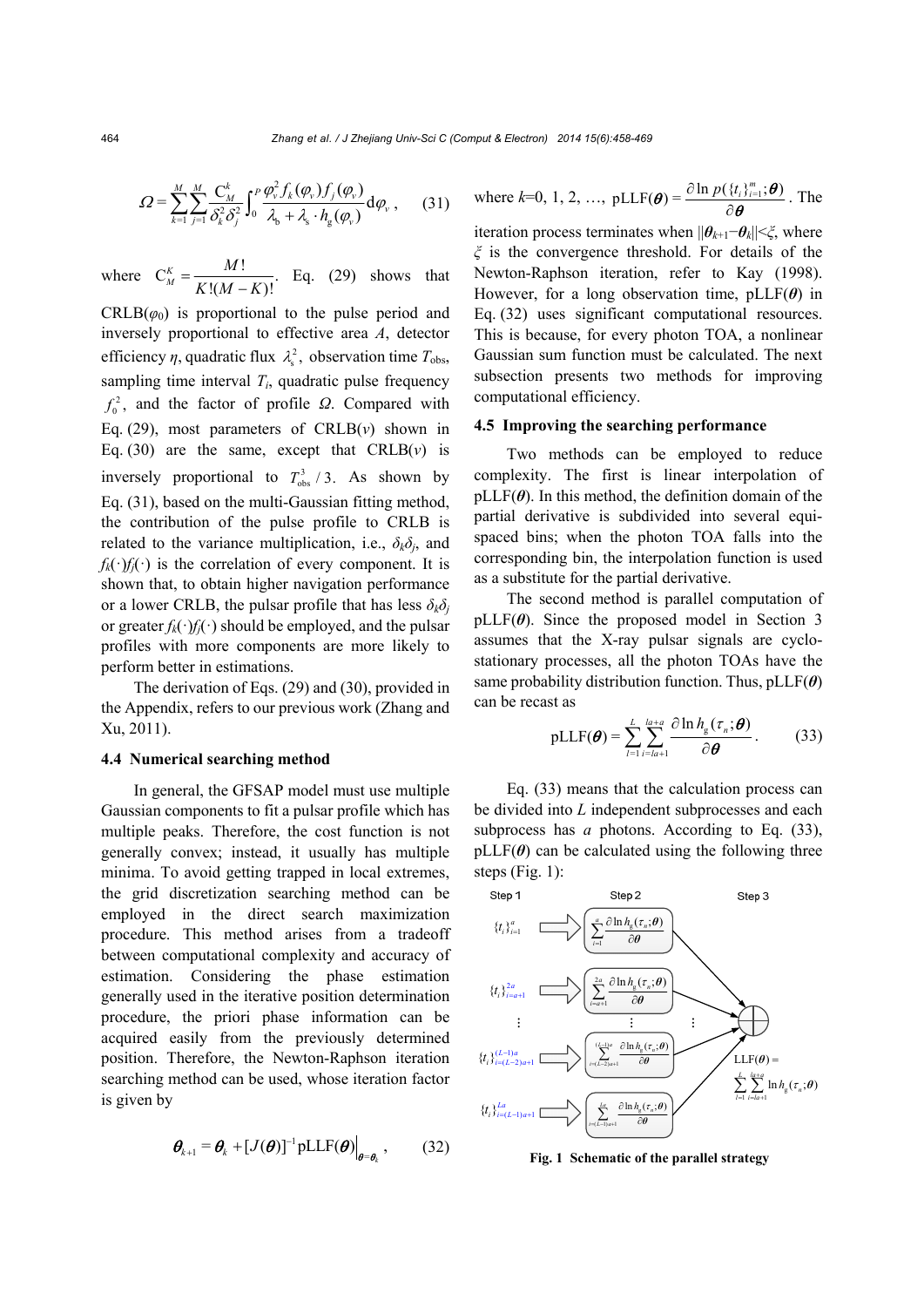1. Subdivide the photon sequence into *L* parts. Every part contains  $\left[\frac{m}{L}\right]$  photons, where  $\left[\cdot\right]$ represents the rounding operation.

2. For every part in step 1, calculate the pLLF function.

3. Add all the results obtained in step 2.

# **5 Numerical simulation**

Three pulsars, B0531+21, B1937+21, and B0329+54, whose parameters are as given in Table 1, are used to test the three proposed methods (Sheikh, 2005). The profile of the three pulsars can be fitted by a multi-Gaussian method. As an example, the multi-Gaussian fitting of pulsar B0531+21 is presented in Table 2 and plotted in Fig. 2. The standard profle in Fig. 2 is generated by FTOOLS (Blackburn *et al*., 1993) using data from the RXTE X-ray telescope.

The simulations are performed using a Monte Carlo technique with over 100 independent realizations of TOAs for each observation time. Referring to Sheikh (2005) and Sheikh and Pines (2006), we assume that the detector area  $A$  is 1 m<sup>2</sup> and the background photon rate is  $\lambda_b = 0.05 \text{ ph/(s/cm}^2)$ . The photon arrival flux  $\lambda_s$  is shown in Table 1, and the photons are measured within the energy range 2–10 keV. The initial phase is chosen to be  $\varphi_0 = 160\pi\rho$ , where  $\rho$  is the length of the equal-length bin of the profile samples.

The procedure for ML estimation simulation is as follows. First, based on the assumed parameters, namely detector area *A*, background photon rate  $\lambda_{b}$ , and source arrival rate  $\lambda_s$ , the amount and TOA of the



**Fig. 2 Multi-Gaussian fitting of pulsar B0531+21**

detected photon rates are generated. Second, substituting the TOAs into the cost function presented in Eq. (20), the initial phase  $\hat{\varphi}_0$  can be estimated by solving Eq. (21). Then, using the Monte Carlo technique, we can obtain 100 estimated initial phases  $\hat{\varphi}_0$  for each observation time. The mean square error (MSE) is defined as follows:

$$
MSE(\hat{\phi}_0) = E[(\hat{\phi}_0 - \phi_0)^2].
$$
 (34)

The MSE of the 100 estimated initial phases can be easily derived. Finally, as the observation time changes from 1 to 500 s, the root mean square (RMS) of the ML estimation error can be obtained.

The parallel ML estimator simulation is generally similar to the current ML estimation, except for the construction of the cost function  $pLLF(\theta)$ described in Section 4.5. The parallel computation of

| $\ldots$        |            |                       |                                             |                             |  |  |  |  |  |
|-----------------|------------|-----------------------|---------------------------------------------|-----------------------------|--|--|--|--|--|
| Pulsar          | Period (s) | Sampling interval (s) | Flux <sup>*</sup> (ph/(s·cm <sup>2</sup> )) | <b>Qualification factor</b> |  |  |  |  |  |
| $B(0.531 + 21)$ | 0.0335     | 5.3e-4                | $1.54e+0$                                   | $1.1601e+10$                |  |  |  |  |  |
| B1937+21        | 0.0016     | $1.5e-6$              | 4.99e-5                                     | $4.7026e+5$                 |  |  |  |  |  |
| B0329+54        | 0.7145     | $1.5e-3$              | 5.15e-3                                     | $2.1275e+2$                 |  |  |  |  |  |
|                 |            |                       |                                             |                             |  |  |  |  |  |

**Table 1 Parameter of the three pulsars employed** 

\* The photons are measured within the energy range 2–10 keV

| Table 2 Parameter of multi-Gaussian fitting of pulsar B0531+21 |  |
|----------------------------------------------------------------|--|
|----------------------------------------------------------------|--|

| Gaussian<br>component | Mean     | Variance | Scale    | Gaussian<br>component | Mean       | Variance | Scale     |
|-----------------------|----------|----------|----------|-----------------------|------------|----------|-----------|
| C1                    | 3.584e-1 | 1.708e-2 | 4.298e-3 | C <sub>4</sub>        | $3.322e-1$ | 3.801e-3 | 7.340e-4  |
| C <sub>2</sub>        | 3.765e-1 | 3.581e-3 | 8.660e-4 | C5                    | $3.500e-1$ | 4.533e-3 | $.603e-3$ |
| C3                    | 3.572e-1 | 3.971e-3 | 8.826e-3 |                       |            |          |           |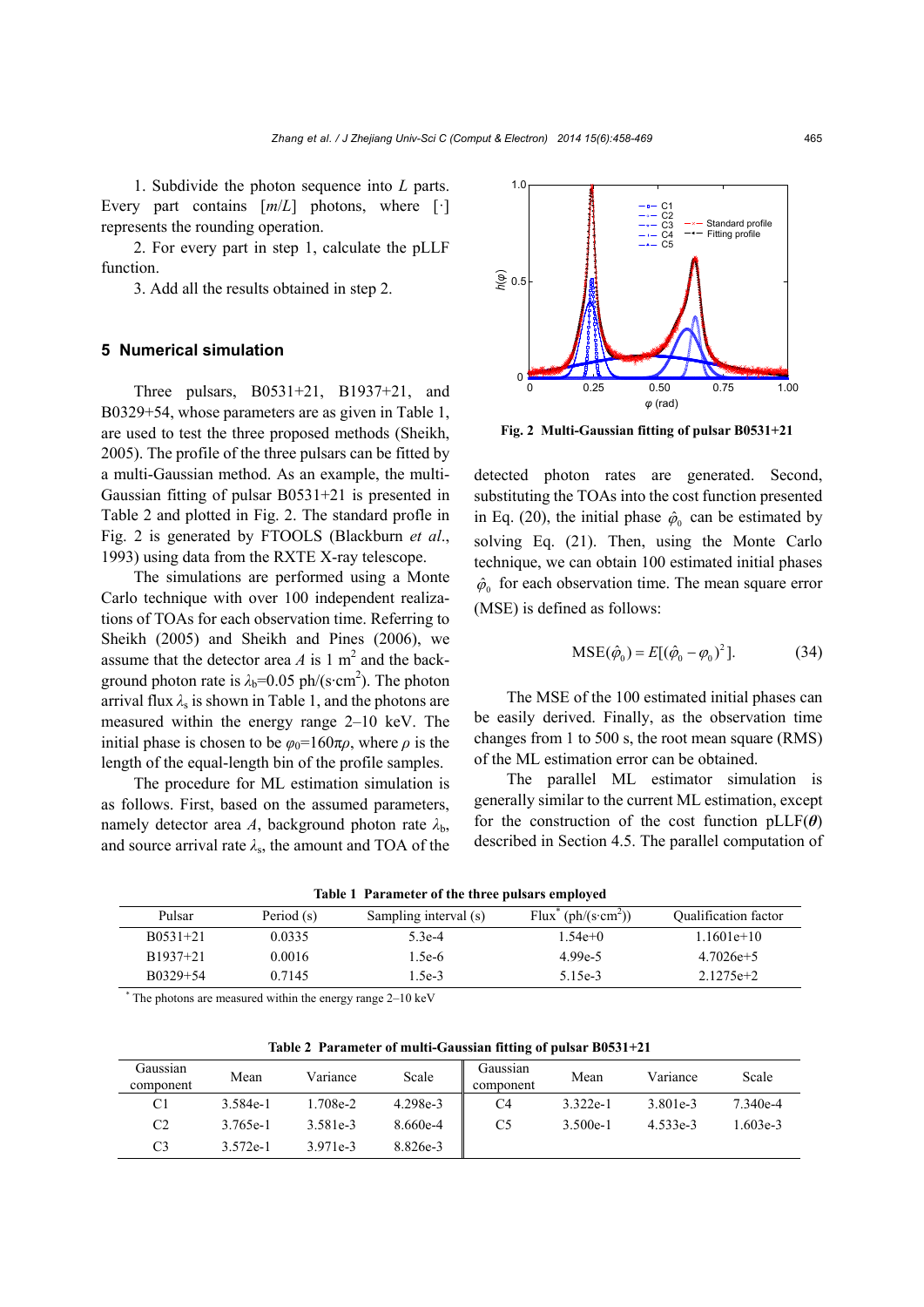$pLLF(\theta)$  in the parallel ML estimator reduces the computational complexity. In this simulation, to show the superiority of the parallel ML estimator, we use independent parallel sub-processes with the same amount of arrival time to estimate the phase.

The NLS estimator simulation is illustrated in comparison with the ML estimator and the improved ML estimator. First, the generation of TOA is the same as that of the ML estimator. Second, knowing the TOA of the detected photon, the average profile is obtained using the epoch folding method. Then we can obtain the estimated initial phase  $\hat{\varphi}_0$  by maximizing the correlation function of the average profile and the standard profile. Using the Monte Carlo technique, the MSE of 100 estimated initial phases  $\hat{\varphi}_0$  is calculated for each observation time. Finally, changing the observation time from 1 to 500 s, the RMS of the NLS estimation error can be obtained.

In Fig. 3, the cost functions of the three pulsars are plotted. It can be seen that the three pulsars have different extremes. It is also known that pulsars B0531+21 and B1937+21 have multiple extremes. As a result, a numerical searching method is applied to avoid getting trapped in local extremes.



**Fig. 3 Cost functions of three pulsars**

Fig. 4 shows the RMS of the ML estimator, the RMS of the NLS estimator, and the square root of  $CRLB(\varphi_0)$  for each observation time. The ML estimator and the NLS estimator are both asymptotically unbiased, compared with the  $CRLB(\varphi_0)$  presented in Eq. (29), and the ML estimator is more asymptotically efficient than the NLS estimator. As observation time decreases, the RMS of both ML and NLS estimators deviates from  $CRLB(\varphi_0)$  below the threshold point; in

contrast, they follow a more and more unbiased trend above the threshold point.



**Fig. 4 RMS errors of different simulation methods**

The ML proposed by Emadzadeh *et al.* (2011) using the direct searching procedure employs grid discretization. The overall computational complexity is approximately  $N_{obs}[1+6/(f_0T_i)]$  MAC (multiplication-accumulation computation) (Benedetto *et al.*, 2013), where  $N_{obs}$  is the total number of photons. The computational cost is proportional to the number of received photons, and it can become significantly large for a long observation time. Furthermore, to achieve high precision, *Ti* should be small enough. Generally,  $T_i$  is close to 1  $\mu$ s, which results in high computational complexity. Taking pulsar B0531+21 as an example, for a 500 s photon sequence there is about  $2.5 \times 10^{10}$  MAC. Our method uses the numerical searching method instead of the grid discretization method. Monte Carlo simulations show that generally fewer than 50 iterations are needed for the curves in Fig. 4 to converge. So, the computational complexity of our method is generally less than  $51N<sub>obs</sub>$ . The computational complexity of the fast near-maximum likelihood method proposed by Benedetto *et al.* (2013) is  $N_b(N_0+1)+N_b(2\log_2N_b+1)$ , where  $N_b$  is the number of sampling bins in one period and  $N_0$  is the number of cycles. It is not difficult to find that if  $N_{obs}>>N_b$ , the fast near-maximum likelihood method is faster than the direct searching procedure and our method. However, our method can be easily applied in practice and implemented using the parallel method. It is very suitable for FPGA.

Although the current ML estimator is superior to the NLS estimator on the asymptotically unbiased side, the operation time taken by the estimator should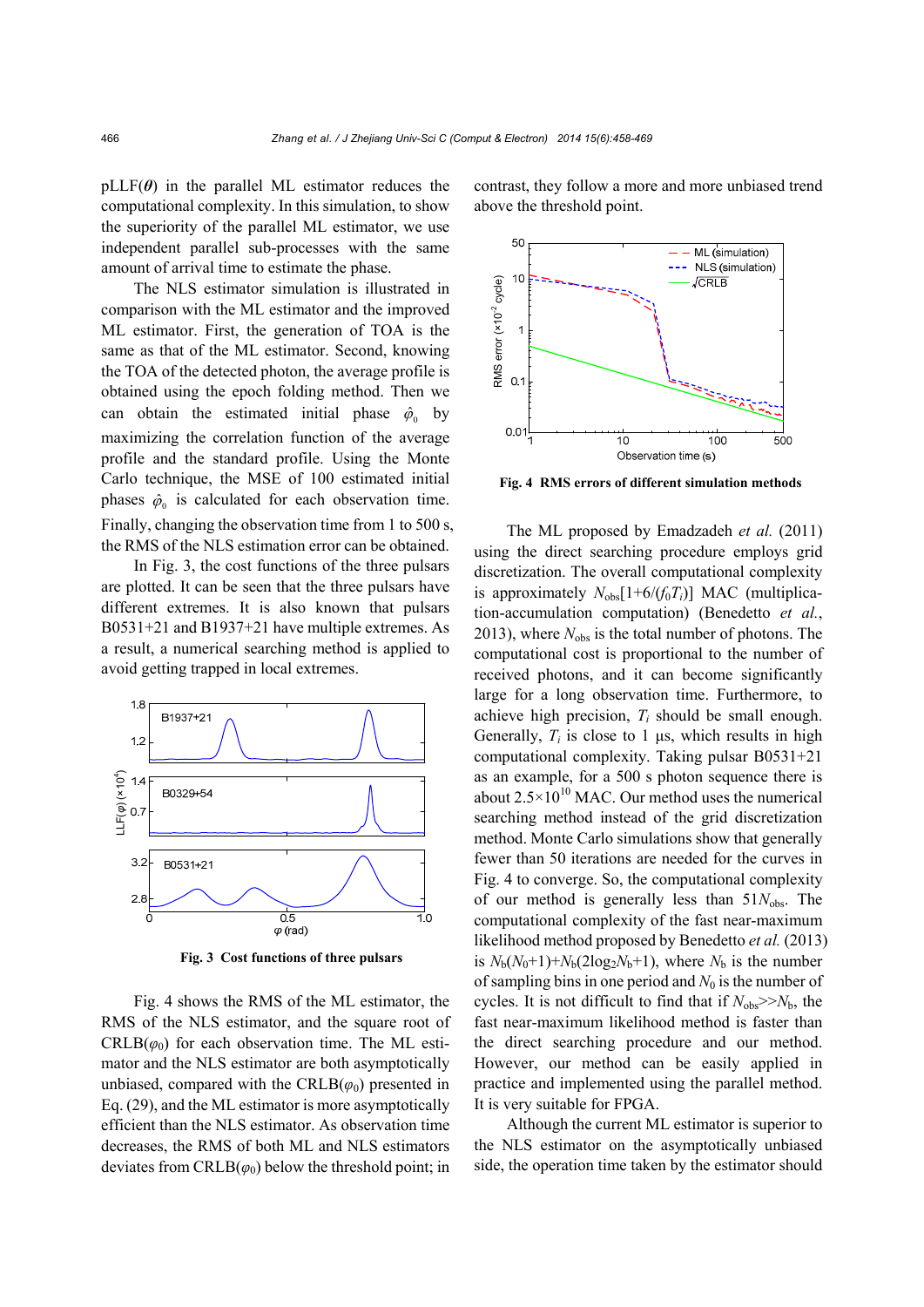be considered. Fig. 5 shows the CPU time that Matlab R2011b takes for one Monte Carlo realization, as a function of the observation time. The processor used is a computer with an Intel 3.2 GHz quad-core and the Windows 7 operating system. The ML estimator takes more time than the NLS estimator, while the parallel ML estimator spends less time with the change of the parallel subprocess number *L*. In this simulation, *L*  has three different values, namely 2, 10, 20. When *L*  is set to 2, the CPU time decreases, but still larger than that of the NLS estimator. When *L* is set to 10, the parallel ML estimator takes almost the same time as the NLS estimator does. When *L* is set to 20, the time taken by the parallel estimator is less than that of the NLS estimator. As a result, the NLS estimator has significantly reduced the computational complexity compared with the current ML estimator.



**Fig. 5 CPU time of different simulation methods**

# **6 Conclusions**

X-ray pulsar signals were analyzed using a mathematical model and a new process of TOA was defined. We used the maximum likelihood method to estimate the signal phase. A parallel ML estimation method was developed and compared with the current ML estimator and the NLS estimator. It was shown that the current ML estimator and the parallel ML estimator were both more asymptotically efficient than the NLS estimator. However, the current ML estimator was computionally more expensive than the NLS estimator. Since the parallel ML estimator reduced computional complexity more than the current ML estimator did, it spent less time than the NLS estimator did when the photons were divided into specifically independent parallel subprocesses. As a result, the parallel estimator has advantages over the NLS estimator, not only in asymptotically unbiased estimation, but in computational complexity.

#### **References**

- Ashby, N., Golshan, A.R., 2008. Minimum uncertainties in position and velocity determination using X-ray photons from millisecond pulsars. Proc. Institute of Navigation, National Technical Meeting, p.110-118.
- Bar-Itzhack, I.Y., Oshman, Y., 1985. Attitude determination from vector observations: quaternion estimation. *IEEE Trans. Aerosp. Electron. Syst.*, **AES-21**(1):128-136. [doi:10.1109/TAES.1985.310546]
- Benedetto, F., Giunta, G., Lohan, E.S., *et al.*, 2013. A fast unambiguous acquisition algorithm for BOC-modulated signals. *IEEE Trans. Veh. Technol.*, **62**(3):1350-1355. [doi:10.1109/TVT.2012.2228681]
- Billing-Ross, J., Fritz, T., Pledger, D., 1992. Ultraviolet three axis attitude sensor. Annual AIAA/Utah State University Conf. on Small Satellites, p.1-5.
- Blackburn, J.K., Greene, E.A., Pence, W., 1993. FTOOLS: a FITS data processing and analysis software package. *Bull. Am. Astron. Soc.*, **25**:816.
- Chubei, M.S., Kovalchuk, L.V., Kholodova, S.I., *et al.*, 2007. Star sensor for independent navigation in deep space. *J. Opt. Technol.*, **74**(2):107-114. [doi:10.1364/JOT.74.000 107]
- Colonnese, S., Rinauro, S., Scarano, G., 2010. Generalized method of moments estimation of location parameters: application to blind phase acquisition. *IEEE Trans. Signal Process.*, **58**(9):4735-4749. [doi:10.1109/TSP.2010.2050 316]
- Downs, G.S., 1974. Interplanetary Navigation Using Pulsating Radio Sources. N/4-34150. NASA Technical Reports.
- Emadzadeh, A.A., Speyer, J.L., 2010. On modeling and pulse phase estimation of X-ray pulsars. *IEEE Trans. Signal Process.*, **58**(9):4484-4495. [doi:10.1109/TSP.2010.2050 479]
- Emadzadeh, A.A., Speyer, J.L., 2011. Relative navigation between two spacecraft using X-ray pulsars. *IEEE Trans. Contr. Syst. Technol.*, **19**(5):1021-1035. [doi:10.1109/ TCST.2010.2068049]
- Hanson, J., Sheikh, S., Graven, P., *et al.*, 2008. Noise analysis for X-ray navigation systems. Position, Location and Navigation Symp., IEEE/ION, p.704-713. [doi:10.1109/ PLANS.2008.4570028]
- Hobbs, G., Lyne, A., Kramer, M., 2006. Pulsar timing noise. *Chin. J. Astron. Astrophys.*, **6**(S2):169-175. [doi:10.1088/ 1009-9271/6/S2/31]
- Kay, S.M., 1998. Fundamentals of Statistical Signal Processing, Volume 1: Estimation Theory. Prentice Hall PTR.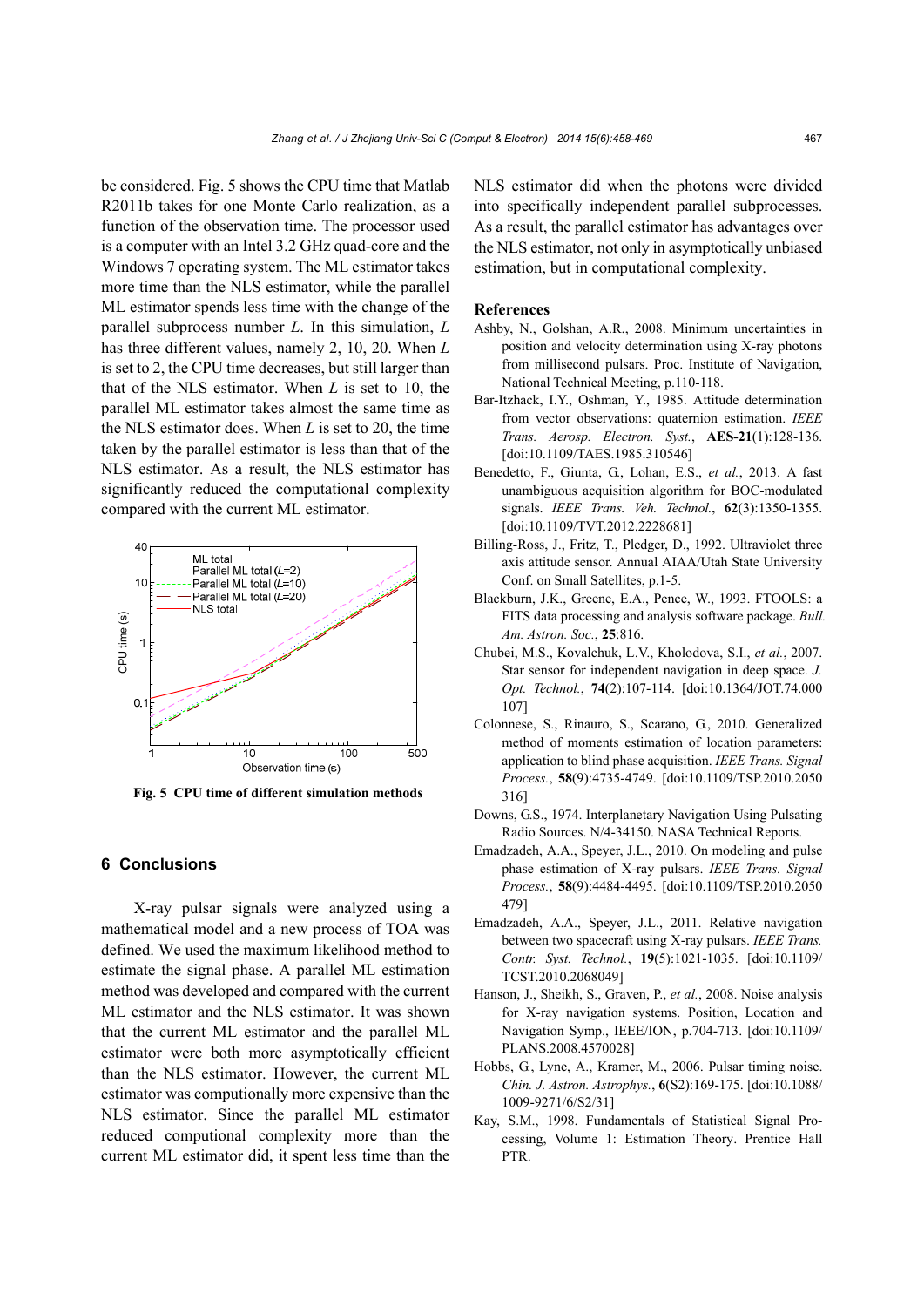- Kramer, M., 1994. Geometrical analysis of average pulsar profiles using multicomponent Gaussian fits ant several frequencies: II. individual results. *Astron. Astrophys*, **107**:527-539.
- Li, J.X., Ke, X.Z., 2011. Maximum-likelihood TOA estimation of X-ray pulsar signals on the basis of Poison model. *Chin. Astron. Astrophys.*, **35**(1):19-28. [doi:10.1016/j.china stron.2011.01.003]
- Lyne, A.G., Smith, F.G., 1998. Pulsar Astronomy. Cambridge University Press, Cambridge, UK.
- Ma, J., 2005. A method of autonomous orbit determination for satellite using star sensor. *Sci. China Ser. G*, **48**(3):268. [doi:10.1360/142004-23]
- Manchester, R.N., Taylor, J.H., 1977. Pulsars. W.H. Freeman, San Francisco.
- Psiaki, M.L., 2011. Absolute orbit and gravity determination using relative position measurements between two satellites. *J. Guid. Contr. Dynam.*, **34**(5):1285-1297.
- Ray, P.S., Wood, K.S., Phlips, B.F., 2006. Spacecraft navigation using X-ray pulsars. *NRL Rev.*, p.95-102.
- Ray, P.S., Sheikh, S.I., Graven, P.H., *et al.*, 2008. Deep space navigation using celestial X-ray sources. Proc. Institute of Navigation, National Technical Meeting, p.101-109.
- Ray, P.S., Kerr, M., Parent, D., *et al.*, 2011. Precise gamma-ray timing and radio observations of 17 Fermi gamma-ray pulsars. *Astrophys. J. Suppl. Ser.*, **194**(2):17. [doi:10. 1088/0067-0049/194/2/17]
- Rinauro, S., Colonnese, S., Scarano, G., 2013. Fast nearmaximum likelihood phase estimation of X-ray pulsars. *Signal Process.*, **93**(1):326-331. [doi:10.1016/j.sigpro. 2012.07.002]
- Sala, J., Andreu, U., Xavier, V., 2004. Feasibility Study for a Spacecraft Navigation System Relying on Pulsar Timing Information. ARIADNA Study 03/4202. European Space Agency Advanced Concepts Team.
- Sheikh, S.I., 2005. The use of variable celestial X-ray sources for spacecraft navigation. University of Maryland, College Park, Maryland, United States. Available from http://adsabs.harvard.edu/abs/2005PhDT........30S.
- Sheikh, S.I., Pines, D.J., 2006. Recursive estimation of spacecraft position and velocity using X-ray pulsar time of arrival measurements. *J. Inst. Navig.*, **53**(3):149-166.
- Sheikh, S.I., Pines, D.J., Wood, K.S., *et al.*, 2007. Navigational System and Method Utilizing Sources of Pulsed Celestial Radiation. Available from http://www.google.com/ patents?id=31J\_AAAAEBAJ.
- Xu, X.B., Wu, X.J., 2003. Mean pulse analysis and spectral character study of pulsar PSR B2111+46. *Sci. China Ser. G*, **46**(1):104-112.
- Zhang, H., Xu, L.P., 2011. An improved phase measurement method of integrated pulse profile for pulsar. *Sci. China Technol. Sci.*, **54**(9):2263-2270. [doi:10.1007/s11431- 011-4524-8]
- Zhang, H., Xu, L.P., Xie, Q., 2011. Modeling and Doppler measurement of X-ray pulsar. *Sci. China Phys. Mech. Astron.*, **54**(6):1068-1076. [doi:10.1007/s11433-011-43 38-5]

#### **Appendix A: Derivation of Eq. (29)**

To simplify the derivation procedure, we substitute *Λ* and  $p_{k_n}$  for  $\lambda(T_i, \theta)$  and  $p(k_n/\varphi_\nu, \nu)$ , respectively. First, we show how to derive Eq. (27). Note that

$$
\log p_{k_n} = \log \left( \prod_{n=1}^{N} \frac{A^n}{k_n!} \exp(-A) \right) = \sum_{i=1}^{N} \log \left( \frac{A^n}{k_n!} \exp(-A) \right)
$$

$$
= \sum_{i=1}^{N} (k_n \log A - \log(k_n!) - A), \tag{A1}
$$

and

$$
J(\varphi_{v}) = -E\left(\frac{\partial^{2} \log P_{k_{n}}}{\partial \varphi_{v}^{2}}\right) = -\sum_{i=1}^{N} E(k_{n}) \frac{\partial^{2} \log A}{\partial \varphi_{v}^{2}} - \frac{\partial^{2} A}{\partial \varphi_{v}^{2}},
$$
\n(A2)

where

$$
\frac{\partial^2 \log A}{\partial \varphi_v^2} = \frac{1}{\partial \varphi_v} \partial \left( \frac{1}{A} \frac{\partial A}{\partial \varphi_v} \right) = \frac{1}{A} \frac{\partial^2 A}{\partial \varphi_v^2} - \frac{1}{A^2} \left( \frac{\partial A}{\partial \varphi_v} \right)^2.
$$
\n(A3)

By substituting Eqs.  $(8)$  and  $(A3)$  into Eq.  $(A2)$ , we can easily derive Eq. (27). In Eq. (27), we have

$$
\frac{\partial A}{\partial \varphi_{v}} = \frac{\partial [AN\eta(1 + v/c)(\lambda_{b} + \lambda_{s} \cdot h(\varphi_{v}))]}{\partial \varphi_{v}}
$$
\n
$$
\approx AN\eta \lambda_{s} \frac{f_{0}^{2}}{c^{2}} \frac{\partial h(\varphi_{v})}{\partial \varphi_{v}}.
$$
\n(A4)

Then,

$$
J(\varphi_{v}) = -\sum_{i=1}^{N} \frac{1}{A} \left( \frac{\partial A}{\partial \varphi_{v}} \right)^{2}
$$
  
=  $AN\eta \lambda_{s}^{2} \frac{f_{0}^{2}}{c^{2}} \int_{obs} \frac{1}{b + \lambda_{s} h(\varphi_{v})} \left( \frac{\partial h(\varphi_{v})}{\partial \varphi_{v}} \right)^{2} dt,$  (A5)

where

$$
\left(\frac{\partial h(\varphi_v)}{\partial \varphi_v}\right)^2 = \sum_{j=1}^M \sum_{i=1}^M \frac{(\varphi_v - \mu_i)(\varphi_v - \mu_j) C_n^k}{\delta_k^2 \delta_j^2} f_k(\varphi_v) f_j(\varphi_v)
$$

$$
\approx \varphi_v^2 \sum_{j=1}^M \sum_{i=1}^M \frac{C_n^k}{\delta_k^2 \delta_j^2} f_k(\varphi_v) f_j(\varphi_v). \tag{A6}
$$

the contributions to the integral from fractions of a The integral of Eq. (A5) is periodic, so if we neglect